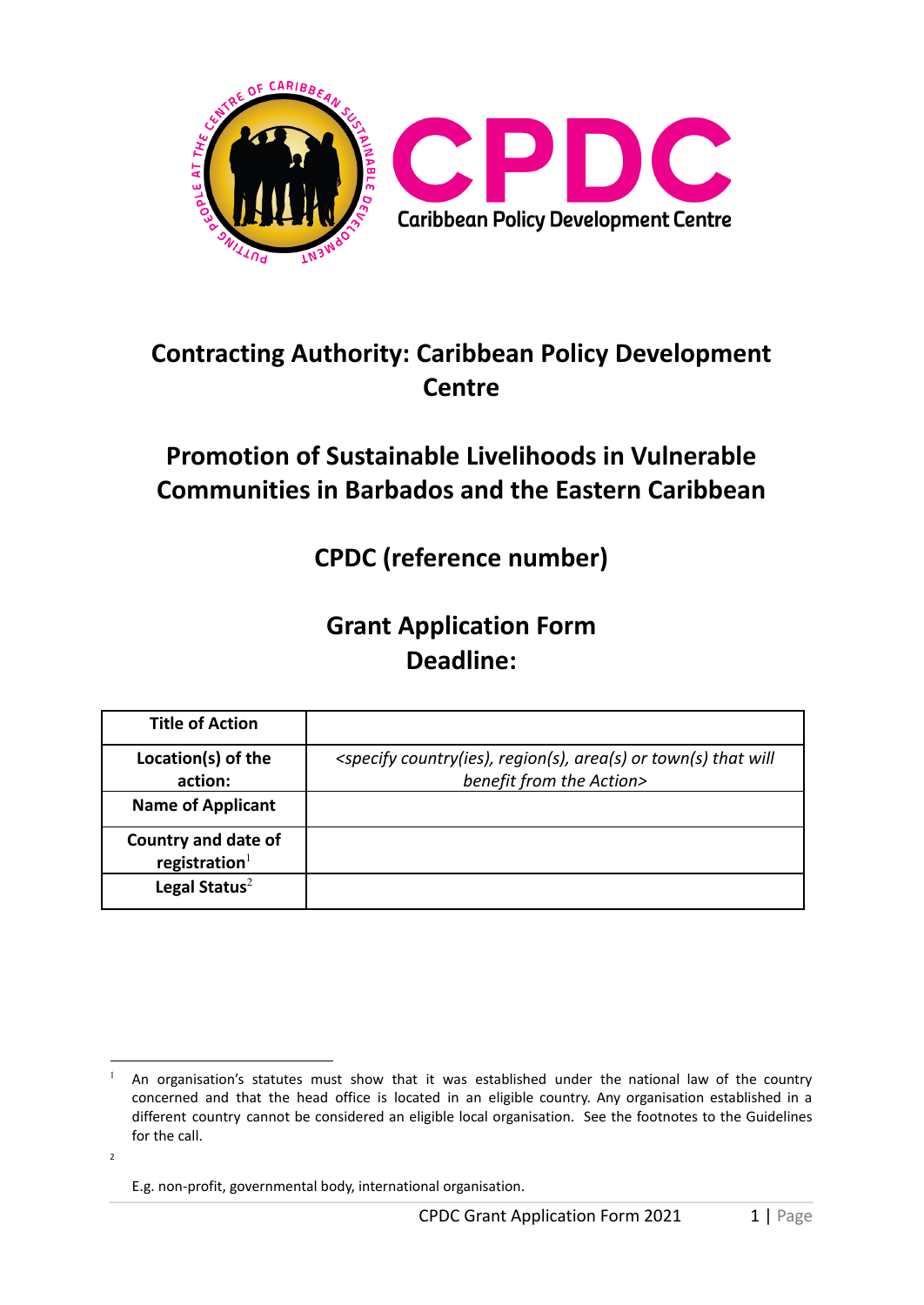| Applicant's contact details for the purpose of this action |  |
|------------------------------------------------------------|--|
| <b>Postal Address</b>                                      |  |
| Telephone number: (fixed) country code +<br>number:        |  |
| Telephone number: (mobile) country code<br>+ number:       |  |
| Fax number: country code+ number:                          |  |
| Contact person for this action:                            |  |
| <b>Contact person's email:</b>                             |  |
| <b>Address:</b>                                            |  |
| <b>Website of the Organisation:</b>                        |  |

**Any change in the address, phone numbers, fax numbers or e-mail, must be notified in writing to the Contracting Authority. The Contracting Authority will not be held responsible in the event that it cannot contact an applicant.**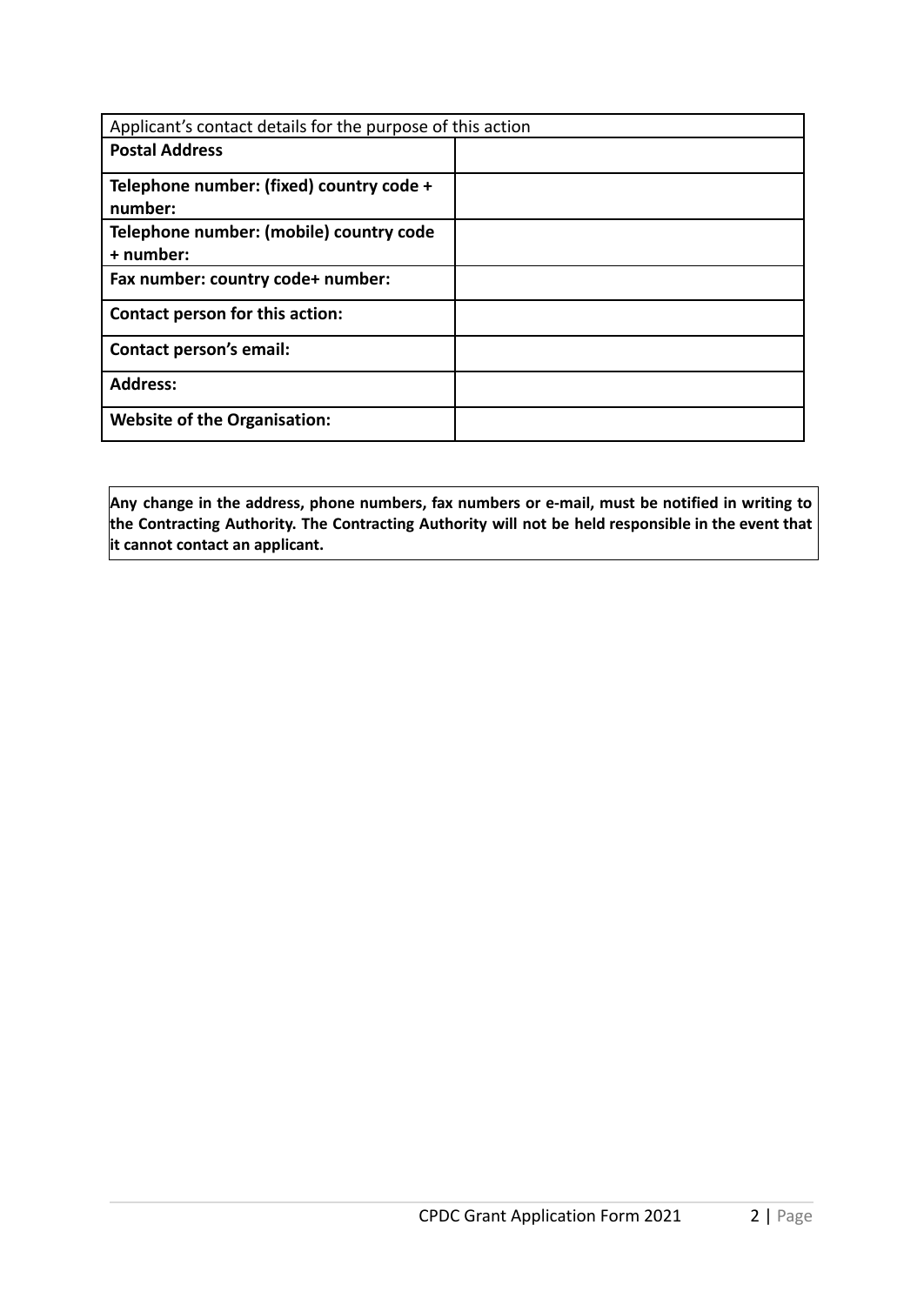### TABLE OF CONTENTS

| <b>Executive Summary</b>             | 4  |
|--------------------------------------|----|
| <b>Organisation History</b>          | 5  |
| Project Objectives                   | 6  |
| <b>Project Rationale</b>             | 7  |
| <b>Project Beneficiaries</b>         | 7  |
| <b>Implementation Matrix</b>         | 8  |
| <b>Action Plan</b>                   | 9  |
| Project Budget                       | 10 |
| <b>Proposal Checklist</b>            | 11 |
| Declaration by the Applicant         | 12 |
| Assessment Grid for Application Form | 14 |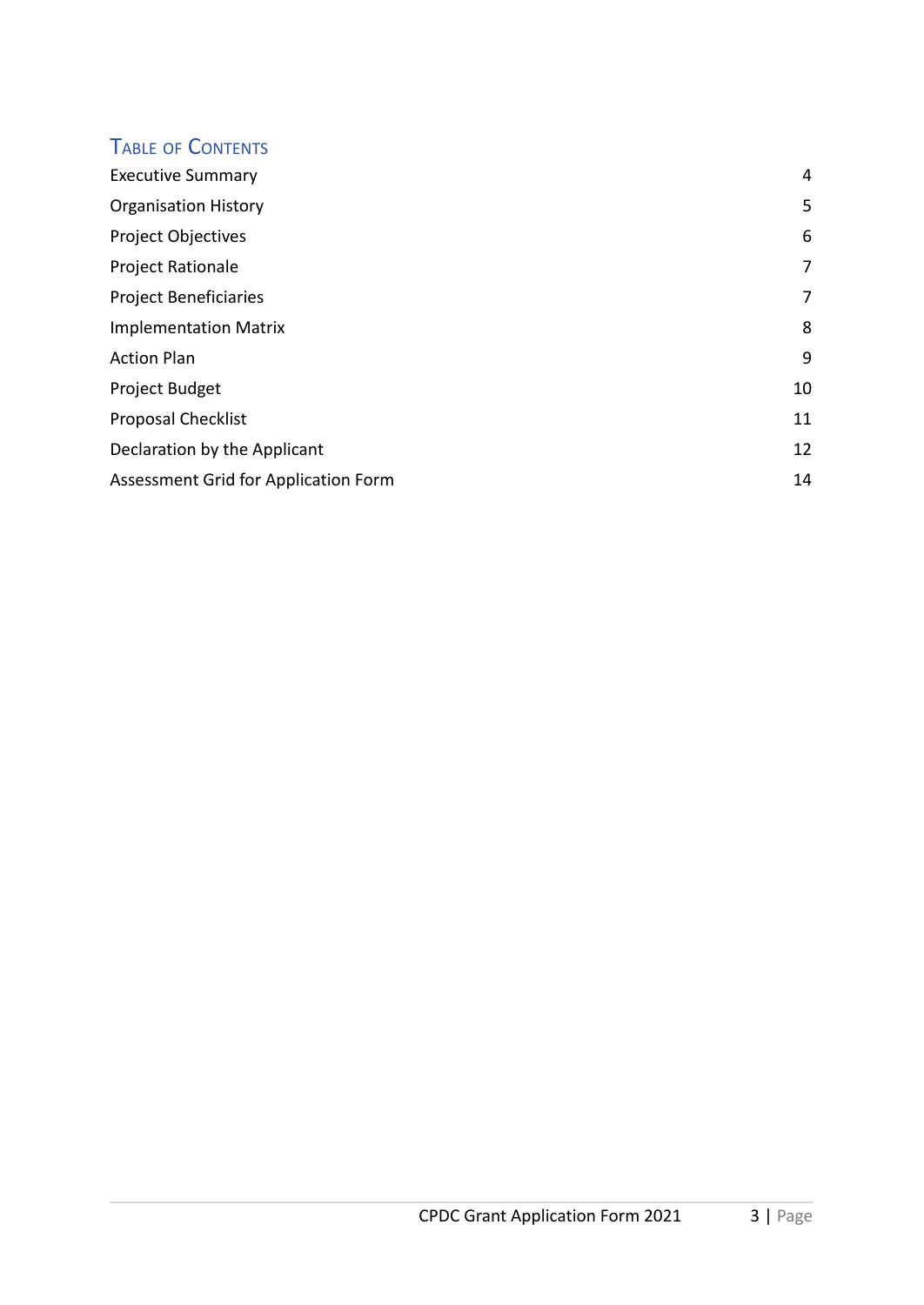#### **EXECUTIVE SUMMARY**

<span id="page-3-0"></span>*This section provides the reader with a clear and concise outline of the project being proposed.*

| Objectives of the action | • Major Objective: The purpose of this section is to<br>provide readers with your vision for the project that you<br>are implementing. It is a general statement that focuses<br>on your overall intent and planned impact on your<br>beneficiaries.<br>Example: to improve the operations of NGOs to work<br>remotely through the increase access and training in<br>communication technology. |
|--------------------------|-------------------------------------------------------------------------------------------------------------------------------------------------------------------------------------------------------------------------------------------------------------------------------------------------------------------------------------------------------------------------------------------------|
|                          | ▶ Specific Objective are measurable outcomes from the<br>activities you intend to implement. They are tangible,<br>concrete, measurable and achievable within the project<br>implementation period.<br>Example: to provide training for 40 NGO personnel to<br>utilise online technologies via 10 two-hour online<br>training sessions                                                          |
| Target group(s)          | Target groups are groups/entities who will directly benefit from<br>the action at the action purpose level.                                                                                                                                                                                                                                                                                     |
| <b>Main activities</b>   | List the main activities you are proposing to implement.<br>Example, 5 training workshops, 1 software subscription<br>purchased                                                                                                                                                                                                                                                                 |
| Project Budget (USD)     | The total budget to successfully implement the project in USD.                                                                                                                                                                                                                                                                                                                                  |
| <b>Project Duration</b>  | Minimum duration 6 months<br><b>Maximum duration 12 months</b>                                                                                                                                                                                                                                                                                                                                  |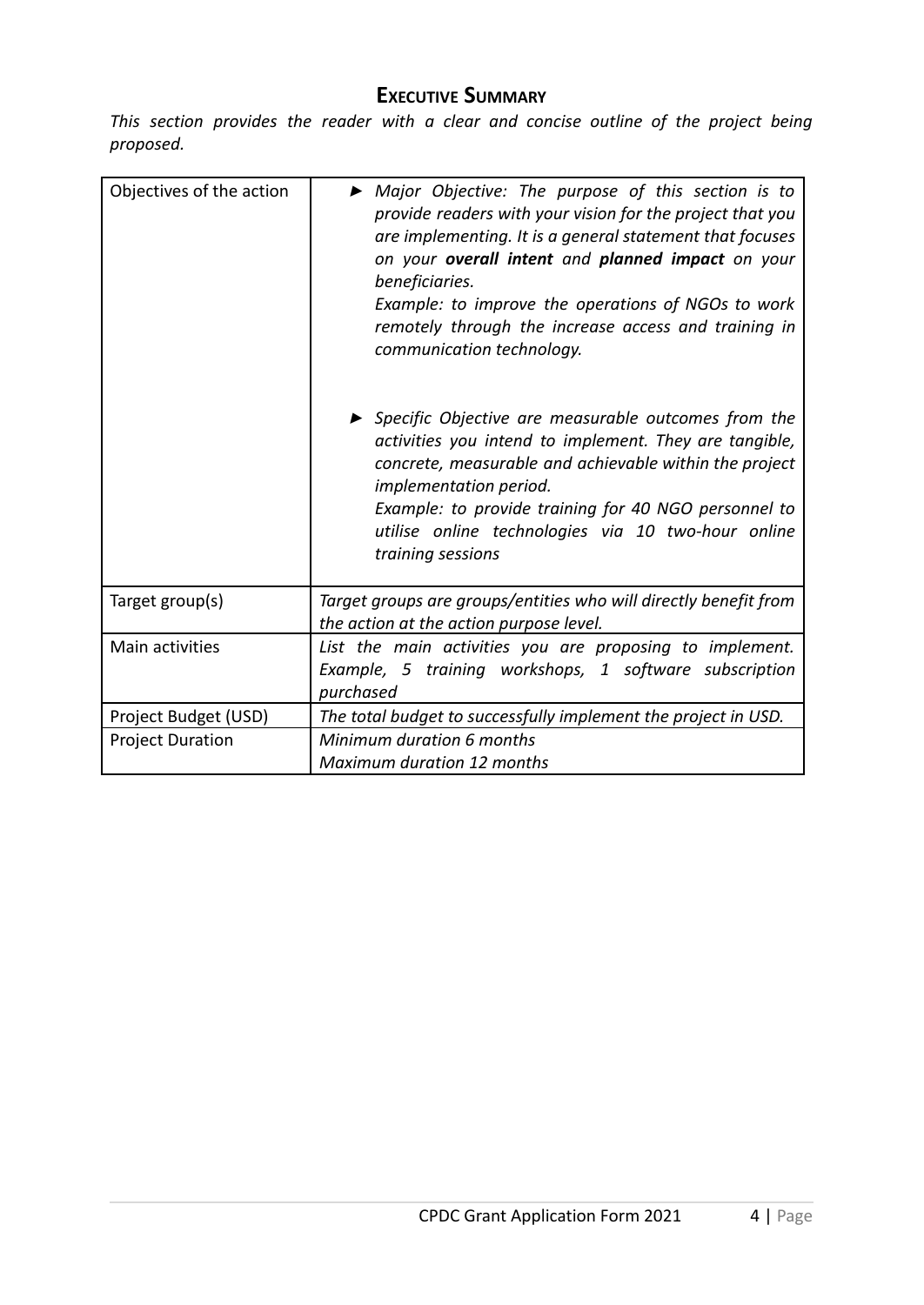#### **ORGANISATION HISTORY**

<span id="page-4-0"></span>*This section aims to establish your organisation's history, track record and legitimacy*.

| When was your organisation legally<br>established? |                                                |
|----------------------------------------------------|------------------------------------------------|
| organisation<br>How<br>your<br>was                 | $\Box$ Non-Profit Company                      |
| incorporated?                                      | $\Box$ Charity                                 |
|                                                    | Special Act of Parliament                      |
| Is your organisation value based?                  | $\exists$ Political                            |
|                                                    | $\Box$ Religious                               |
|                                                    | ∃Humanistic                                    |
|                                                    | $\exists$ Neutral                              |
| organisation<br>linked<br>with<br>your<br>ls       | $\Box$ Yes, parent entity:                     |
| another entity?                                    | $\Box$ Yes, controlled entity(ies):            |
|                                                    | $\Box$ Yes, family organisation/network entity |
|                                                    | No, independent                                |
| organisation<br>have<br>Does your<br>two           | $\square$ Yes                                  |
| signatories for its bank account?                  | $\square$ No                                   |
| Does your organisation have full time              | $\square$ Yes                                  |
| staff?                                             | $\square$ No                                   |
| Does your organisation have part time              | $\Box$ Yes                                     |
| staff?                                             | $\square$ No                                   |
| organisation<br>Does<br>have<br>your               | $\Box$ Yes                                     |
| volunteers?                                        | $\square$ No                                   |
| Has your organisation implemented a                | $\square$ Yes                                  |
| project of this nature in the last 3               | $\square$ No                                   |
| years?                                             |                                                |
| Describe two previous projects                     | <b>Budgets USD:</b>                            |
|                                                    | Donor(s):                                      |
|                                                    | Duration(s):                                   |
|                                                    | # of paid staff assigned to project:           |
|                                                    | # of volunteers assigned to project:           |
|                                                    | <b>Budgets USD:</b>                            |
|                                                    | Donor(s):                                      |
|                                                    | Duration(s):                                   |
|                                                    | # of paid staff assigned to project:           |
|                                                    | # of volunteers assigned to project:           |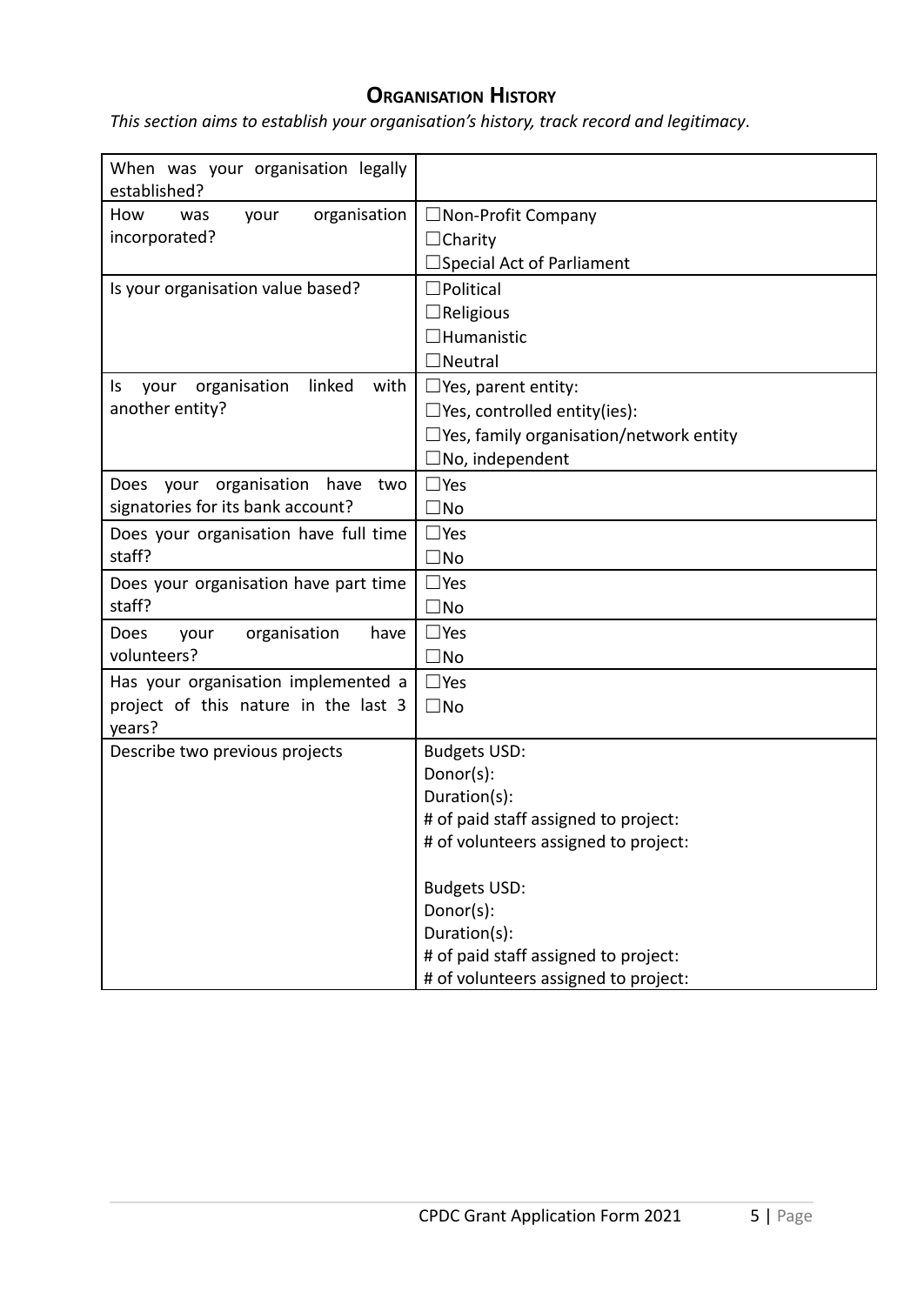Description of Organisation

- *● Provide a brief description of your organisation including the reasons for founding the organisation, organisation's vision for its work and what principles does your organisation subscribe to when its undertaking its work (10 lines)*
- *● Describe your organisation's management structure including the chain of command within the organisation, the role of the Board of Directors, persons and titles sitting on the Board of Directors or Executive Committee. (5 lines)*
- *● Identify and summarise the experience and/or qualifications of the persons who will perform the duties of project coordinator. (10 lines)*
- *● Describe your organisation's targeted beneficiaries and your organisation connection to the proposed beneficiaries, including any previous work with them. (5 lines)*

#### **PROJECT OBJECTIVES**

<span id="page-5-0"></span>*This section aims to highlight your beneficiaries, the problem you are addressing and the solutions you are proposing.*

| Objectives of the action<br>(These will be the same<br>the Executive<br>in<br>as<br>Summary) | • Major Objective: The purpose of this section is to<br>provide readers with your vision for the project that you<br>are implementing. It is a general statement that focuses<br>on your <b>overall intent</b> and <b>planned impact</b> on your<br>beneficiaries.<br>Example: to improve the operations of NGOs to work<br>remotely through the increase access and training in<br>communication technology. |
|----------------------------------------------------------------------------------------------|---------------------------------------------------------------------------------------------------------------------------------------------------------------------------------------------------------------------------------------------------------------------------------------------------------------------------------------------------------------------------------------------------------------|
|                                                                                              | ▶ Specific Objective are measurable outcomes from the<br>activities you intend to implement. They are tangible,<br>concrete, measurable and achievable within the project<br><i>implementation period.</i><br>Example: to provide training for 40 NGO personnel to<br>utilise online technologies via 10 two-hour online<br>training sessions                                                                 |

*Explain the objectives of the action given in the table above (10 lines)*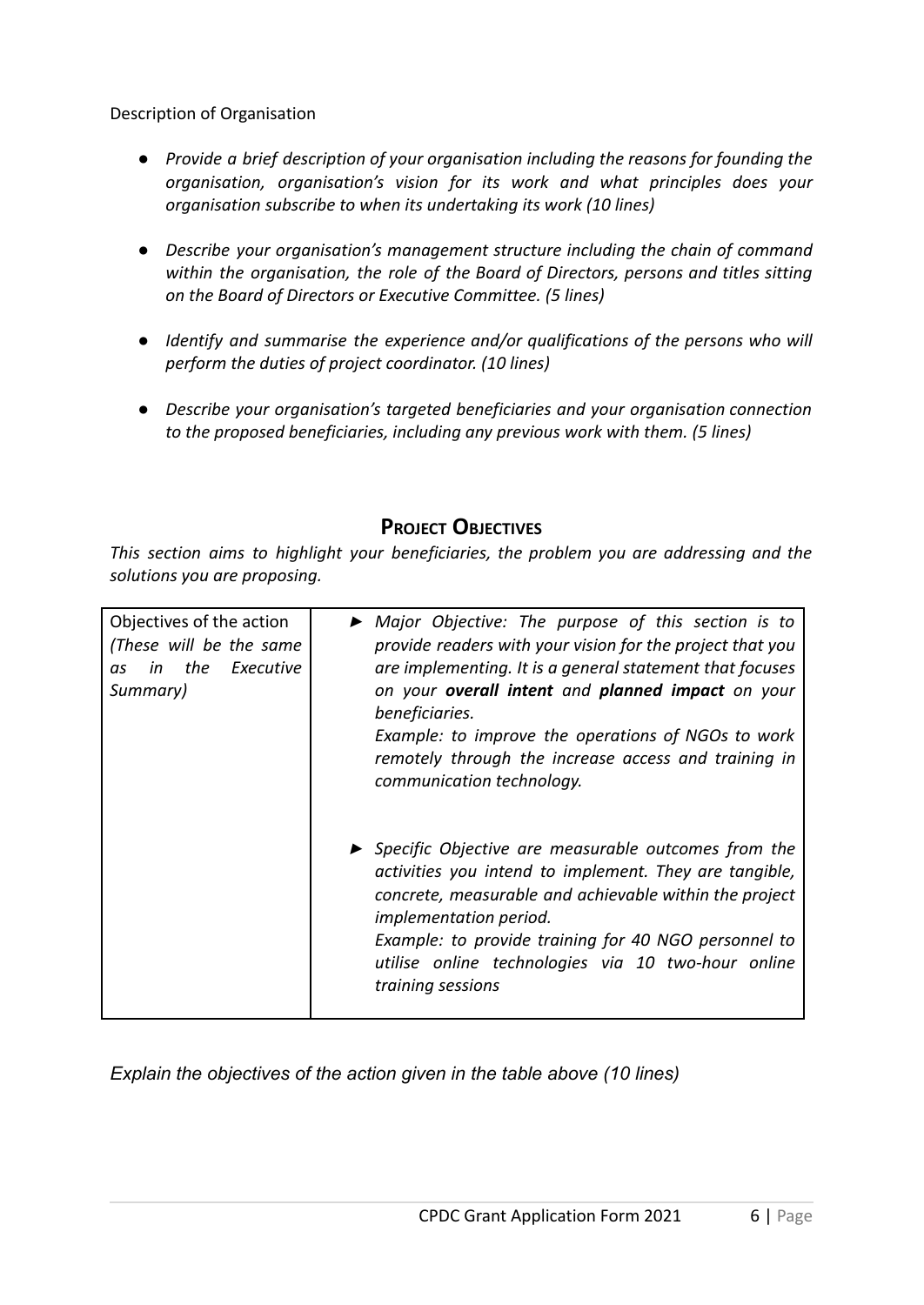#### **PROJECT RATIONALE**

<span id="page-6-0"></span>*This section aims to provide a compelling case for your case to motivate the reader to provide support*. *This section should be one to three pages.*

- *● Describe the problem in detail at the national level (show the connection to the goal of your project)*
- *● Explain the importance of addressing the challenges identified to your organisation*
- *● Identify the project's approach to solving the problem identified*
- *● What do the authorities on the subject have to say on the subject (feel free to use quotes from publications, newspapers or persons of influence)*

#### **PROJECT BENEFICIARIES**

<span id="page-6-1"></span>*This section aims to provide an overview of the target group that will benefit from the project.*

- *● Describe the key stakeholders groups including age range, their geographic location, gender composition, social situation and any consultations held with them. (5-10 lines)*
- *● Please state the number of direct and indirect project beneficiaries*
	- *o Direct \_\_\_\_\_*
	- *o Indirect \_\_\_\_\_*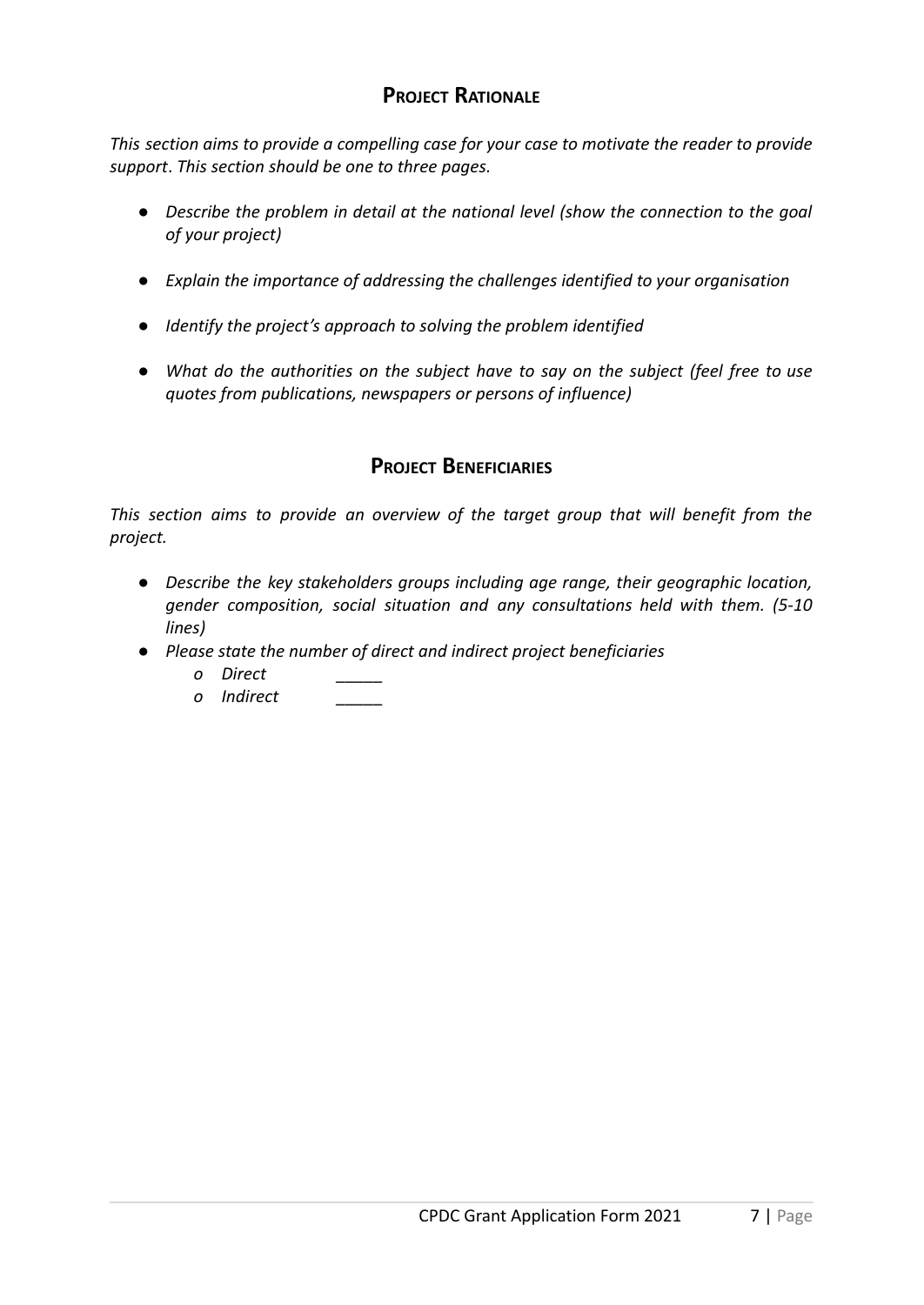#### **IMPLEMENTATION MATRIX**

<span id="page-7-0"></span>*This section aims to map how the project will be executed, including project activities, outputs, outcomes.*

| <b>Overall Objective:</b> to improve the operations of NGOs to work remotely through the                                                              |                                                                                                                                                                                                      |                                                                                                                                                                                                                                                                                                                         |                                                                                                                                                                                                                                                                                                                                                                                                                                                                                        |  |  |  |  |  |  |
|-------------------------------------------------------------------------------------------------------------------------------------------------------|------------------------------------------------------------------------------------------------------------------------------------------------------------------------------------------------------|-------------------------------------------------------------------------------------------------------------------------------------------------------------------------------------------------------------------------------------------------------------------------------------------------------------------------|----------------------------------------------------------------------------------------------------------------------------------------------------------------------------------------------------------------------------------------------------------------------------------------------------------------------------------------------------------------------------------------------------------------------------------------------------------------------------------------|--|--|--|--|--|--|
| increase access and training in communication technology.                                                                                             |                                                                                                                                                                                                      |                                                                                                                                                                                                                                                                                                                         |                                                                                                                                                                                                                                                                                                                                                                                                                                                                                        |  |  |  |  |  |  |
| Specific Objective<br>(example in red)                                                                                                                | <b>Key Activities</b>                                                                                                                                                                                | Outputs                                                                                                                                                                                                                                                                                                                 | Outcomes                                                                                                                                                                                                                                                                                                                                                                                                                                                                               |  |  |  |  |  |  |
|                                                                                                                                                       | This<br>outlines<br>the<br>events which<br>will<br>be executed during<br>the project lifeline,<br>including the type<br>of<br>event,<br>the<br>number of persons<br>benefiting, and the<br>location. | <b>These</b><br>the<br>are<br>quantified<br>results<br>achieved<br>immediately<br>after<br>implementing<br>an<br>activity.<br>It<br>is<br>imperative that your<br>outputs are directly<br>under your control<br>and do not rely on<br>third-party actions<br>or decision-making<br>successful<br>for<br>implementation. | This relates to the<br>medium-term<br>achievements derived<br>from the successful<br>completion<br>of the<br>project output. These<br>the<br>positive<br>are<br>changes that should<br>be observed after the<br>outputs are delivered.<br><b>They</b><br>usually<br>are<br>described as a positive<br>qualitative change in<br>the situation you are<br>to influence<br>trying<br>with<br>your<br>beneficiaries over a<br>period<br>of<br>few<br>$\boldsymbol{a}$<br>months to a year. |  |  |  |  |  |  |
| to provide training<br><b>NGO</b><br>for<br>40<br>personnel to utilise<br>online technologies<br>10<br>two-hour<br>via<br>online training<br>sessions | One workshop hosted<br>with NGO personnel                                                                                                                                                            | 40 persons trained in<br>communication<br>technologies                                                                                                                                                                                                                                                                  | Enhanced<br>institutional<br>capacity within NGOs to<br>work remotely<br>among<br>NGO personnel                                                                                                                                                                                                                                                                                                                                                                                        |  |  |  |  |  |  |
|                                                                                                                                                       |                                                                                                                                                                                                      |                                                                                                                                                                                                                                                                                                                         |                                                                                                                                                                                                                                                                                                                                                                                                                                                                                        |  |  |  |  |  |  |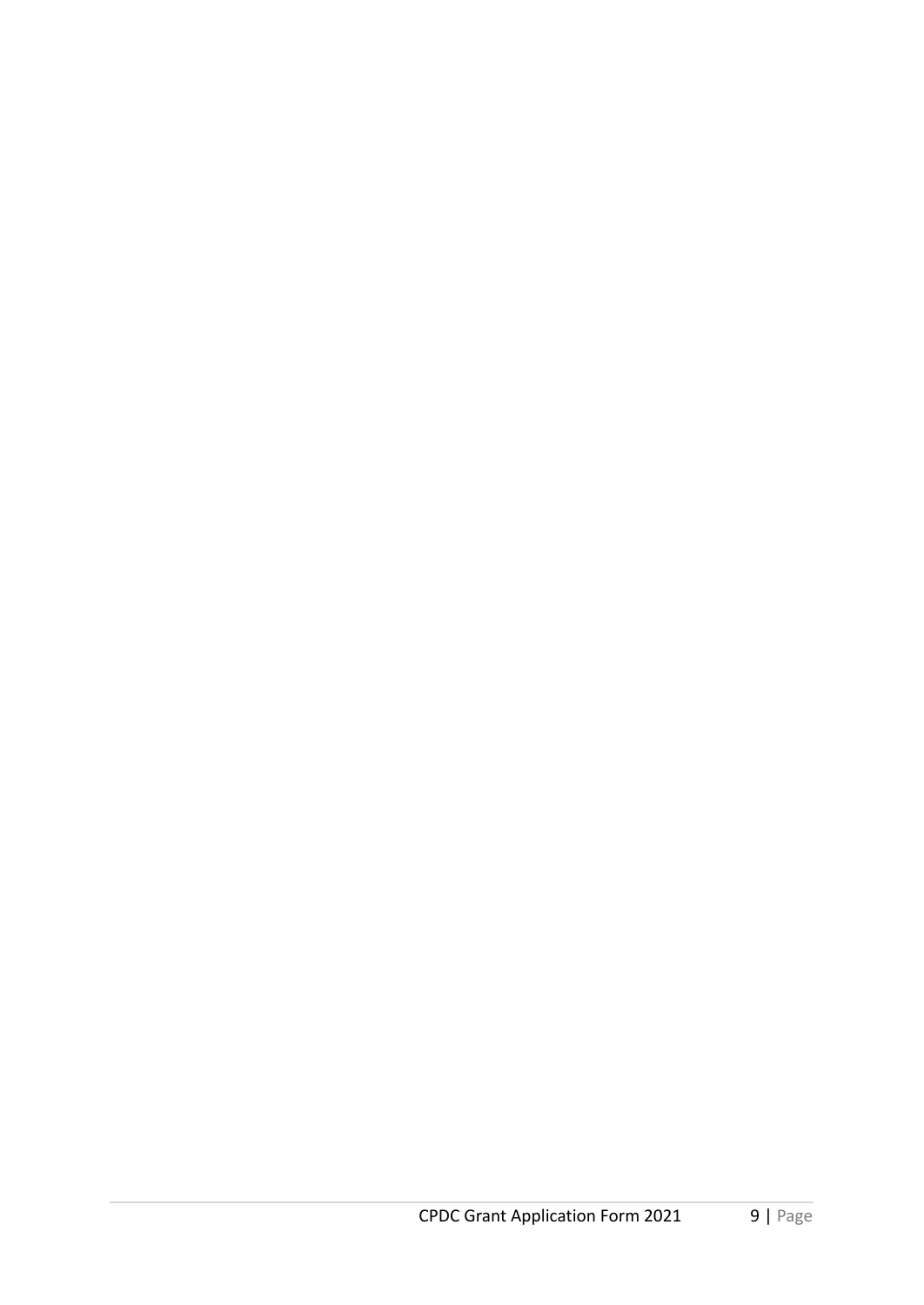#### **ACTION PLAN**

<span id="page-9-0"></span>*This section aims to establish timelines and allocate human resources to the project activities.*

| Year 1                                                                                            |             |                         |                         |                         |   |                 |                |   |   |                                  |    |    |                      |
|---------------------------------------------------------------------------------------------------|-------------|-------------------------|-------------------------|-------------------------|---|-----------------|----------------|---|---|----------------------------------|----|----|----------------------|
|                                                                                                   |             |                         | Half-year 1             |                         |   |                 | Half-year 2    |   |   |                                  |    |    |                      |
| <b>Main Activity</b>                                                                              | Month<br>1  | $\overline{\mathbf{c}}$ | $\overline{\mathbf{3}}$ | $\overline{\mathbf{r}}$ | 5 | $6\overline{6}$ | $\overline{7}$ | 8 | 9 | $\overline{1}$<br>$\overline{0}$ | 11 | 12 | Implementing<br>body |
| Example                                                                                           | exampl<br>e |                         |                         |                         |   |                 |                |   |   |                                  |    |    | Example              |
| General Title<br>of<br><b>Activity One</b><br>e.g<br>NGO 3 hour<br>10<br><b>Training Sessions</b> |             |                         |                         |                         |   |                 |                |   |   |                                  |    |    | <b>CPDC</b>          |
| of<br>Title<br>General<br><b>Activity 2</b><br>of<br>Title<br>General<br>Activity 3 (title)       |             |                         |                         |                         |   |                 |                |   |   |                                  |    |    |                      |
| Etc.                                                                                              |             |                         |                         |                         |   |                 |                |   |   |                                  |    |    |                      |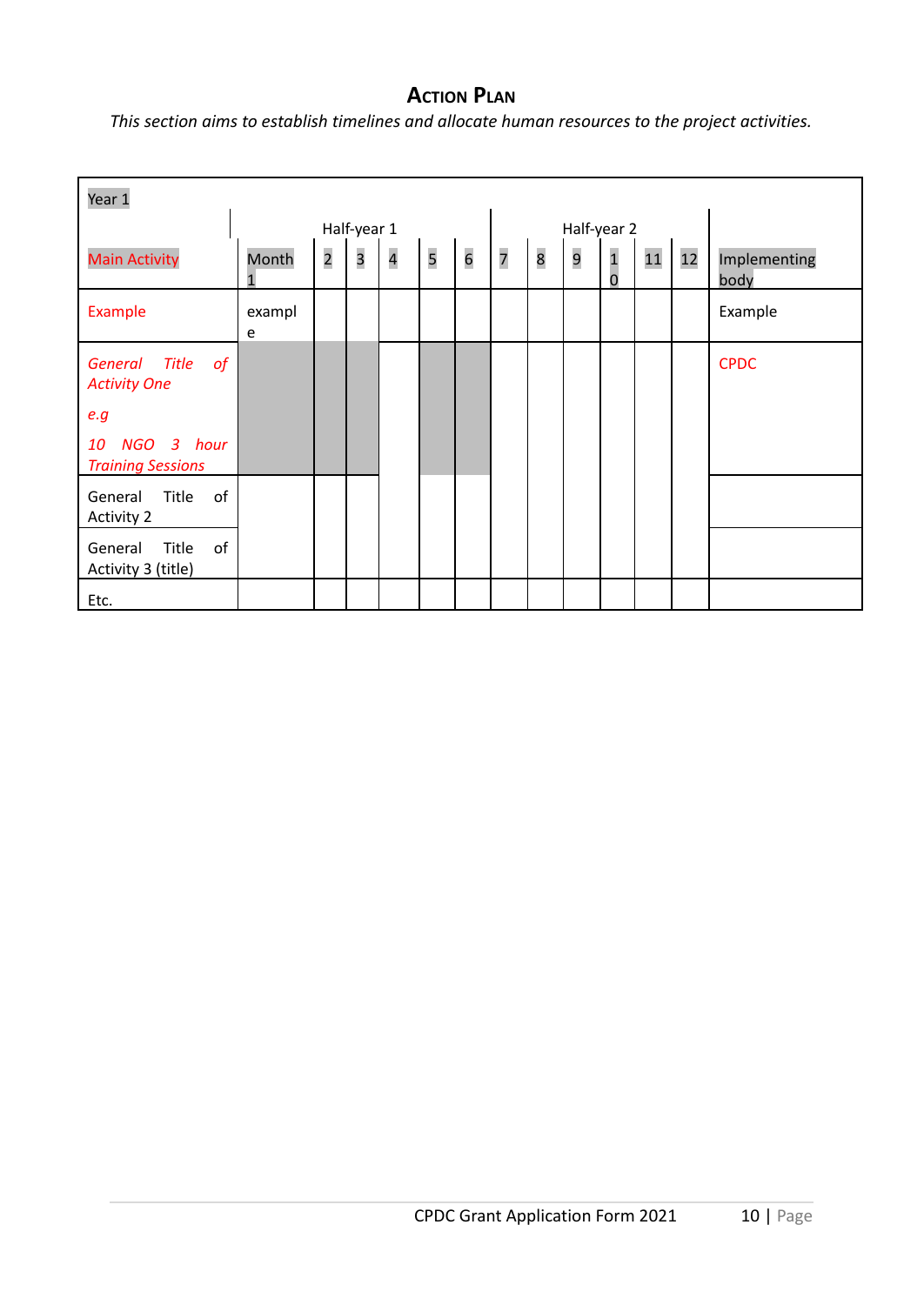#### **PROJECT BUDGET**

<span id="page-10-0"></span>*This session aims to permits the donor an overview of the cost of implementing your project activities*. *The budget should be concise, practical and realistic-inputs must relate to the intended output.*

| Activity                                                                                                                                                                                                                                                                                                                                                                                                                |        | <b>Total USDS</b>                               |                | <b>Budget</b>                                 |          | Organisations<br>In-Kind |
|-------------------------------------------------------------------------------------------------------------------------------------------------------------------------------------------------------------------------------------------------------------------------------------------------------------------------------------------------------------------------------------------------------------------------|--------|-------------------------------------------------|----------------|-----------------------------------------------|----------|--------------------------|
| <b>Project Adminstration</b>                                                                                                                                                                                                                                                                                                                                                                                            |        |                                                 |                |                                               |          |                          |
| Coordinator - 2 months @USD 1,500.00                                                                                                                                                                                                                                                                                                                                                                                    | \$     | 3,000.00                                        | \$             | 1,500.00                                      | \$       | 1,500.00                 |
| Secretariat Cost - 2 months @USD1,200                                                                                                                                                                                                                                                                                                                                                                                   | \$     | 2,400.00                                        | \$             | 1,200.00                                      | \$       | 1,200.00                 |
| Advertising/Promotion                                                                                                                                                                                                                                                                                                                                                                                                   | \$     | 800.00                                          | \$             | 800.00                                        | \$       |                          |
| Rapporteur                                                                                                                                                                                                                                                                                                                                                                                                              | \$     | 2,500.00                                        | \$             | 2,500.00                                      |          |                          |
| Sub Total USD                                                                                                                                                                                                                                                                                                                                                                                                           | S      | 8,700.00                                        | \$             | 6,000.00                                      | \$       | 2,700.00                 |
| Counselling, Conflict and Dispute<br><b>Resolution Skills</b><br>Venue - 4 Workshops @USD\$50 @14 days<br>2,800.00<br>2,800.00<br>S.<br>\$<br>Coffee Break - 100 persons @USD\$5 @14 days<br>7,000.00<br>7,000.00<br>\$<br>\$<br>Stationery and Materials - 100 persons @USD\$10 \$<br>1,000.00<br>1,000.00<br>\$<br>Facilitators (2) fees-2 facilitators @USD \$100(\$<br>2,000.00<br>\$<br>1,000.00<br>\$<br>\$<br>\$ |        |                                                 |                |                                               |          | 1,000.00<br>1,000.00     |
| <b>Sub Total</b><br><b>Activity 3-4 Domestic Violence and</b><br>the Law and Problem Solving<br>Resource Person - 2 Counsellors @USD120 @8 s \$<br>Resource Person - 1 Lawyers' Fees<br>Facilitators (2) Fees - $2@1USD$1000$                                                                                                                                                                                           | S<br>S | \$12,800.00<br>1,920.00<br>1,500.00<br>2,000.00 | \$<br>\$<br>\$ | 11,800.00<br>1,920.00<br>1,000.00<br>2,000.00 | \$       | 500.00                   |
| <b>Sub Total</b>                                                                                                                                                                                                                                                                                                                                                                                                        | S      | 5,420.00<br>\$26,920.00                         | \$<br>\$       | 4,920.00                                      | \$<br>\$ | 500.00                   |
| Total Budget US\$                                                                                                                                                                                                                                                                                                                                                                                                       |        |                                                 |                | 22,720.00                                     |          | 4,200.00                 |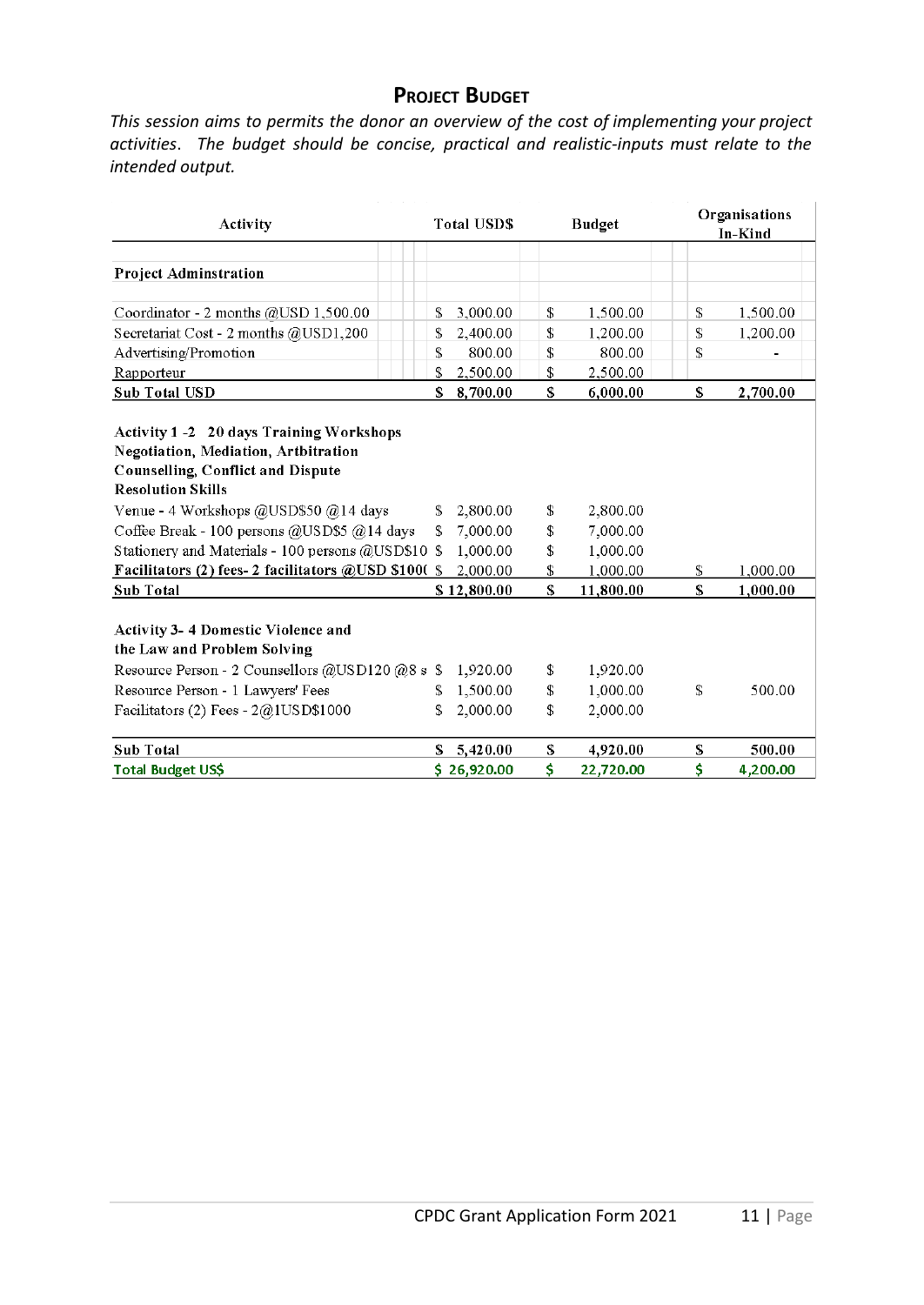#### <span id="page-11-0"></span>**PROPOSAL CHECKLIST**

| BEFORE SENDING YOUR PROPOSAL, PLEASE CHECK THAT EACH OF THE FOLLOWING<br><b>CRITERIA HAVE BEEN MET IN FULL AND TICK THEM OFF</b>                                                           |            | <b>Tick the items</b><br>off below |
|--------------------------------------------------------------------------------------------------------------------------------------------------------------------------------------------|------------|------------------------------------|
| Title of the Proposal: <indicate the="" title=""></indicate>                                                                                                                               | <b>Yes</b> | <b>No</b>                          |
| <b>PART 1 (ADMINISTRATIVE)</b>                                                                                                                                                             |            |                                    |
| The correct grant application form has been used.<br>1.                                                                                                                                    |            |                                    |
| 2.<br>The Declaration by the Applicant has been filled in and signed.                                                                                                                      |            |                                    |
| 3.<br>The proposal is typed and is in English.                                                                                                                                             |            |                                    |
| An electronic version of the proposal submitted via email<br>4.                                                                                                                            |            |                                    |
| The budget is enclosed, in balance, presented in the format requested, and stated<br>5.<br>in USD.                                                                                         |            |                                    |
| The Implementation Matrix has been completed and is enclosed.<br>6.                                                                                                                        |            |                                    |
| <b>PART 2 (ELIGIBILITY)</b>                                                                                                                                                                |            |                                    |
| The duration of the action is between 9 months and 12 months (the minimum and<br>7.<br>maximum allowed).                                                                                   |            |                                    |
| 8. The action will be implemented in an eligible country(ies) Antigua and Barbuda,<br>Barbados, Dominica, Grenada, Saint Lucia, Saint Kitts and Nevis, Saint Vincent and<br>the Grenadines |            |                                    |
| 9.<br>The requested budget is between USD10 000 and USD12 115 (the minimum and<br>maximum allowed).                                                                                        |            |                                    |
| 10. An in-kind contribution of a minimum of 10% is indicated in the budget.                                                                                                                |            |                                    |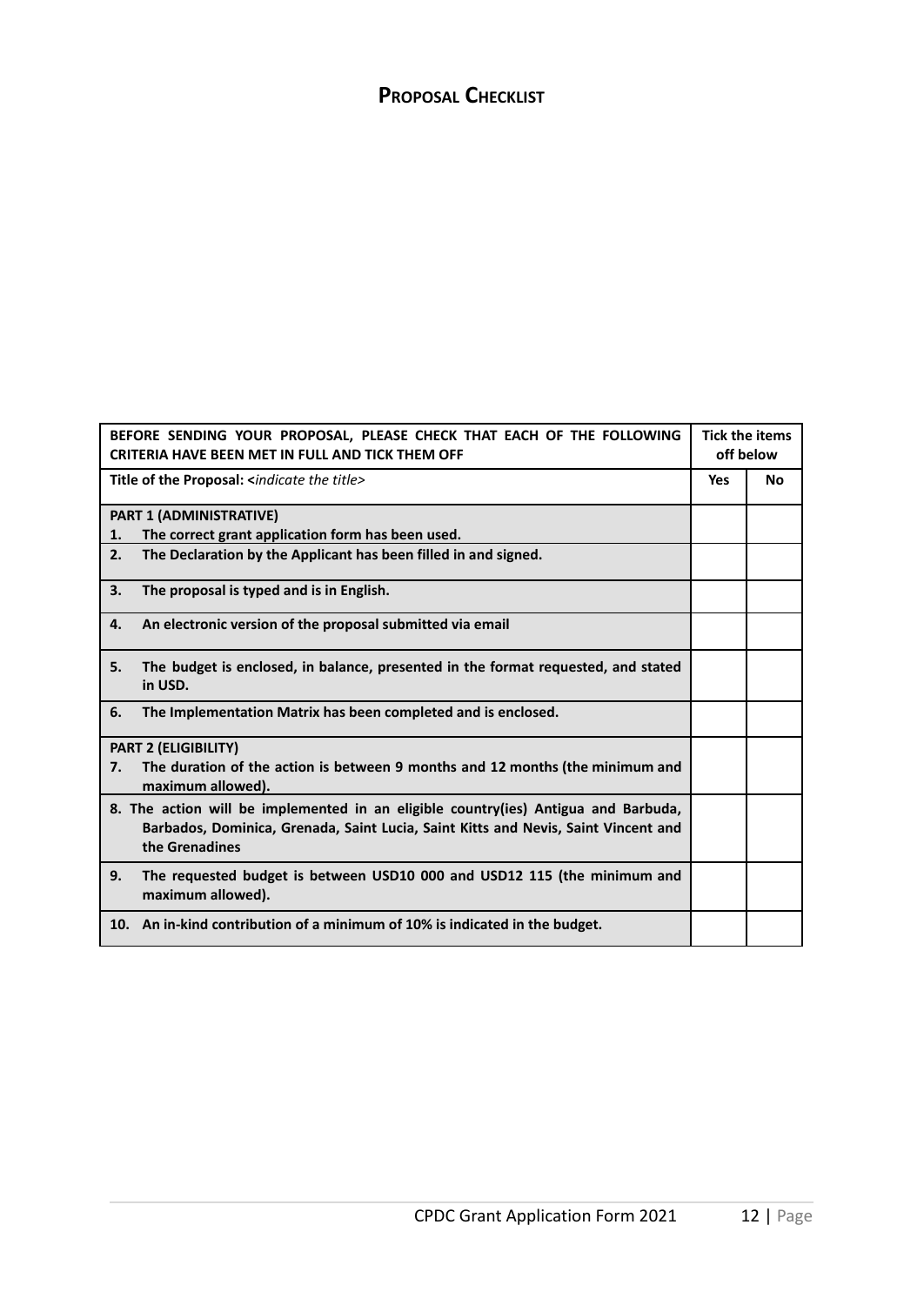#### **DECLARATION BY THE APPLICANT**

<span id="page-12-0"></span>The applicant, represented by the undersigned, being the authorised signatory of the applicant, in the context of the present call for proposals, representing any co-applicant(s), affiliated entity(ies) in the proposed action, hereby declares that

the applicant certifies the legal statues of the applicant as reported in page 1 this application;

the applicant has the professional competences and qualifications specified in page 9 of the Application;

the applicant is directly responsible for the preparation, management and implementation of the action;

the applicant has sufficient financial capacity to carry out the proposed action or work programme;

the applicant undertakes to comply with the obligations foreseen in the affiliated entity(ies)'s statement of the grant application form and with the principles of good partnership practice;

the applicant is directly responsible for the preparation, management and implementation of the action;

the applicant is in a position to deliver immediately, upon request, the supporting documents stipulated under Section 2.4 of the Guidelines for Grant Applications.

#### **The applicant and affiliated entity (if any) are eligible in accordance with the criteria set out under Sections 2.1 of the Guidelines for Grant Applications;**

if recommended to be awarded a grant, the applicant, accepts the contractual conditions as laid down in the Standard Contract (Section 2.6 of the Guidelines for Grant Applications).

the applicant is aware that, for the purposes of safeguarding the financial interests of the EU, their personal data may be transferred to internal audit services, to the European Court of Auditors, to the Financial Irregularities Panel or to the European Anti-Fraud Office.

These are the sources and amounts of CPDC funding received or applied for the action or part of the action or for its functioning during the same financial year as well as any other funding received or applied for the same action.

The applicant is fully aware of the obligation to inform without delay the Contracting Authority to which this application is submitted if the same application for funding made to other European Commission departments or European Union institutions has been approved by them after the submission of this grant application.

| Signed on behalf of the applicant |  |  |  |  |  |
|-----------------------------------|--|--|--|--|--|
| <b>Name</b>                       |  |  |  |  |  |
| Signature                         |  |  |  |  |  |
| <b>Position</b>                   |  |  |  |  |  |
| Date                              |  |  |  |  |  |

Signed on behalf of the applicant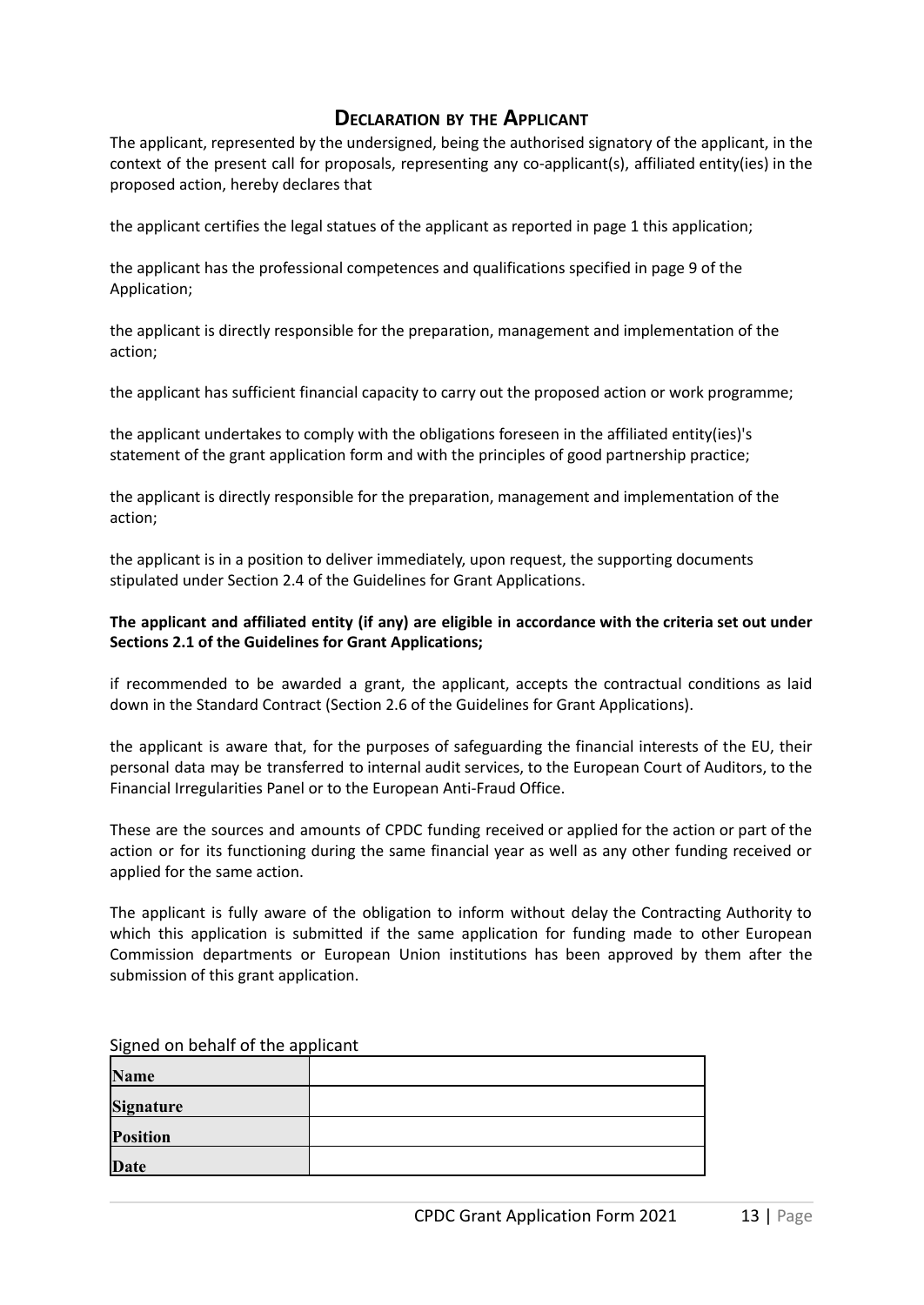| Company Stamp (if<br>available) |  |
|---------------------------------|--|
|                                 |  |
|                                 |  |
|                                 |  |